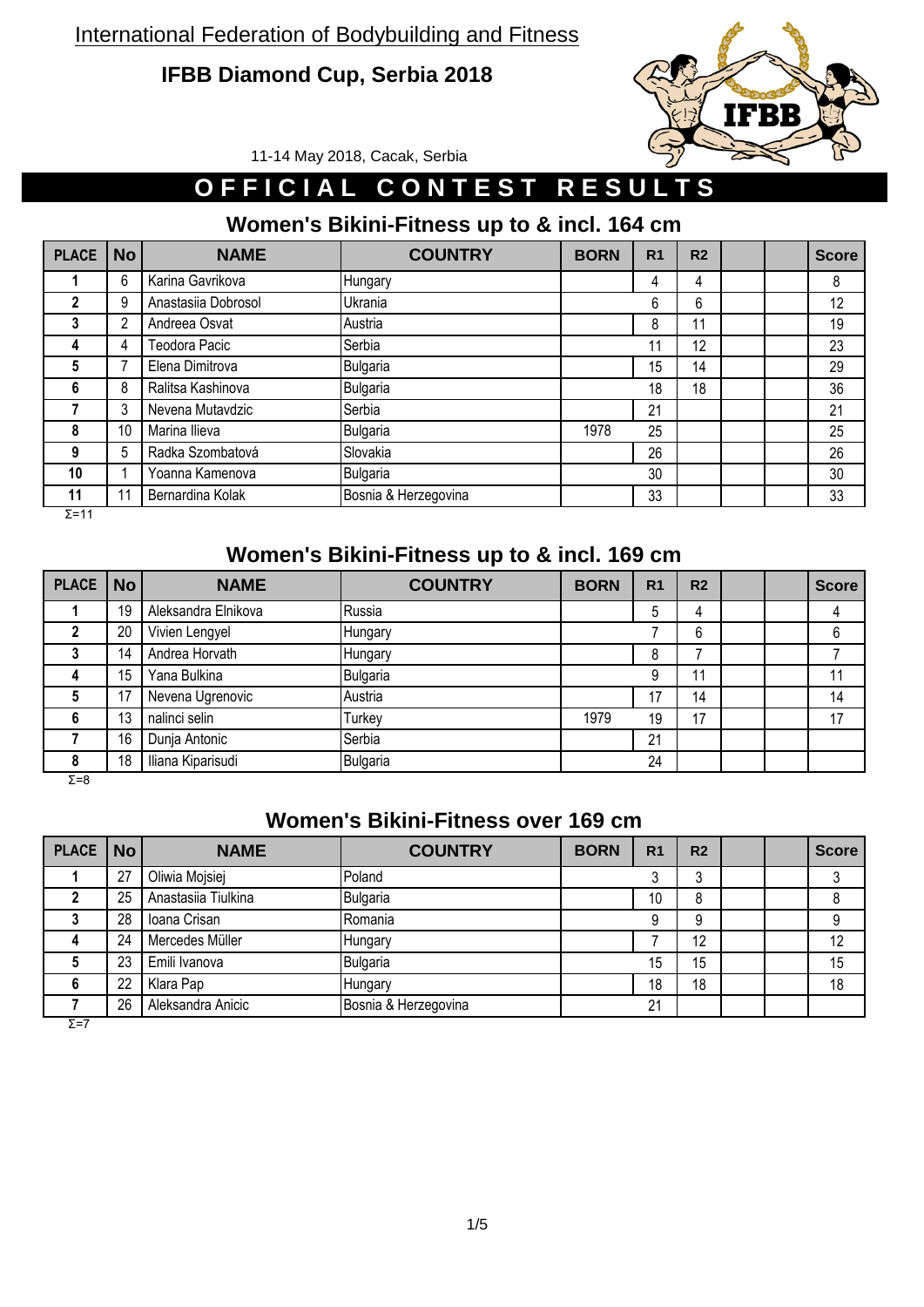# **Master Women's Bikini-Fitness Open**

| <b>PLACE</b> | <b>No</b> | <b>NAME</b>      | <b>COUNTRY</b>  | <b>BORN</b> | R <sub>1</sub> | R <sub>2</sub> |  | <b>Score</b> |
|--------------|-----------|------------------|-----------------|-------------|----------------|----------------|--|--------------|
|              | 30        | Radka Szombatová | Slovakia        | 1983        | 5              | 5              |  | 5            |
|              | 35        | Andrea Horvath   | Hungary         | 1983        | 5              | 6              |  | 6            |
|              | 29        | Judit Vilmanyi   | Hungary         | 1974        | 9              | 9              |  | 9            |
| 4            | 33        | Marina Ilieva    | <b>Bulgaria</b> | 1978        | 13             | 12             |  | 12           |
| 5            | 31        | Nalinci Selin    | Turkey          | 1979        | 15             | 13             |  | 13           |
| 6            | 34        | Eva Papp         | Hungary         | 1979        | 17             | 18             |  | 18           |
|              | 32        | Dorottya Pink    | Hungary         | 1977        | 21             |                |  |              |
| $\Sigma = 7$ |           |                  |                 |             |                |                |  |              |

#### **Junior Women's Bikini-Fitness Open**

| <b>PLACE</b> | <b>No</b> | <b>NAME</b>    | <b>COUNTRY</b> | <b>BORN</b> | R <sub>1</sub> |  | <b>Score</b> |
|--------------|-----------|----------------|----------------|-------------|----------------|--|--------------|
|              | 38        | Vivien Lengyel | <b>Hungary</b> | 1995        | ັ              |  |              |
|              | $\sim$    | Marusa Novak   | Slovenia       | 1998        |                |  |              |
| Σ=2          |           |                |                |             |                |  |              |

#### **OVERALL Women's Bikini-Fitness**

| PLACE   No |    | <b>NAME</b>         | <b>COUNTRY</b> | <b>BORN</b> | R <sub>1</sub> |  | <b>Score</b> |
|------------|----|---------------------|----------------|-------------|----------------|--|--------------|
|            | 6  | Karina Gavrikova    | Hungary        |             | J              |  |              |
|            | 19 | Aleksandra Elnikova | Russia         |             | b              |  |              |
|            | 27 | Oliwia Mojsiej      | Poland         |             | 10             |  | 10           |
|            | 20 | Vivien Lengyel      | <b>Hungary</b> |             | 11             |  | 11           |
|            | 25 | Anastasiia Tiulkina | Bulgaria       |             | 13             |  | 13           |
|            |    | Anastasiia Dobrosol | Ukrania        |             | 18             |  | 18           |

Σ=6

#### **Men's Physique over 179 cm**

| <b>PLACE</b> | <b>No</b> | <b>NAME</b>     | <b>COUNTRY</b>       | <b>BORN</b> | R <sub>1</sub> | R <sub>2</sub> |  | <b>Score</b> |
|--------------|-----------|-----------------|----------------------|-------------|----------------|----------------|--|--------------|
|              | 42        | Dzenan Kajtaz   | Bosnia & Herzegovina |             | 4              | ∩              |  | ŋ            |
|              | 41        | Dominik Antos   | Slovakia             |             | 6              | າ<br>a         |  |              |
|              | 45        | Sandor Berecz   | <b>Hungary</b>       |             | 11             | 6              |  | 6            |
|              | 44        | Filip Niegowski | Poland               |             |                |                |  |              |
| 5            | 46        | Atef Jendoubi   | Tunisia              |             | 17             | 9              |  | 9            |
| 6            | 39        | George Morosan  | Romania              |             | 18             | 10             |  | 10           |
|              | 43        | Daniel Kovacs   | Hungary              | 1995        | 19             |                |  |              |
| 8            | 40        | Andrei Nelega   | Romania              |             | 24             |                |  |              |
| $\Sigma = 8$ |           |                 |                      |             |                |                |  |              |

#### **MENS PHYSIQUE UP TO 179**

| <b>PLACE</b> | <b>No</b> | <b>NAME</b>          | <b>COUNTRY</b>       | <b>BORN</b> | R <sub>1</sub> | R <sub>2</sub> |  | <b>Score</b> |
|--------------|-----------|----------------------|----------------------|-------------|----------------|----------------|--|--------------|
|              | 54        | Igor Jevtic          | Bosnia & Herzegovina |             | 6              | 6              |  | 6            |
|              | 53        | Dario Fernandez      | Spain                |             | 4              | 6              |  |              |
|              | 51        | Ventisislav Georgiev | Bulgaria             |             |                | 8              |  |              |
|              | 50        | Dusan Dujnic         | Serbia               |             | 8              | 11             |  |              |
| 5            | 48        | Yoan Draganov        | Bulgaria             |             | 15             | 15             |  | 15           |
| 6            | 49        | Szymon Lokaj         | Poland               |             | 17             | 18             |  | 18           |
|              | 52        | alfonso castro       | Croatia              |             | 21             |                |  |              |
| $\Sigma = 7$ |           |                      |                      |             |                |                |  |              |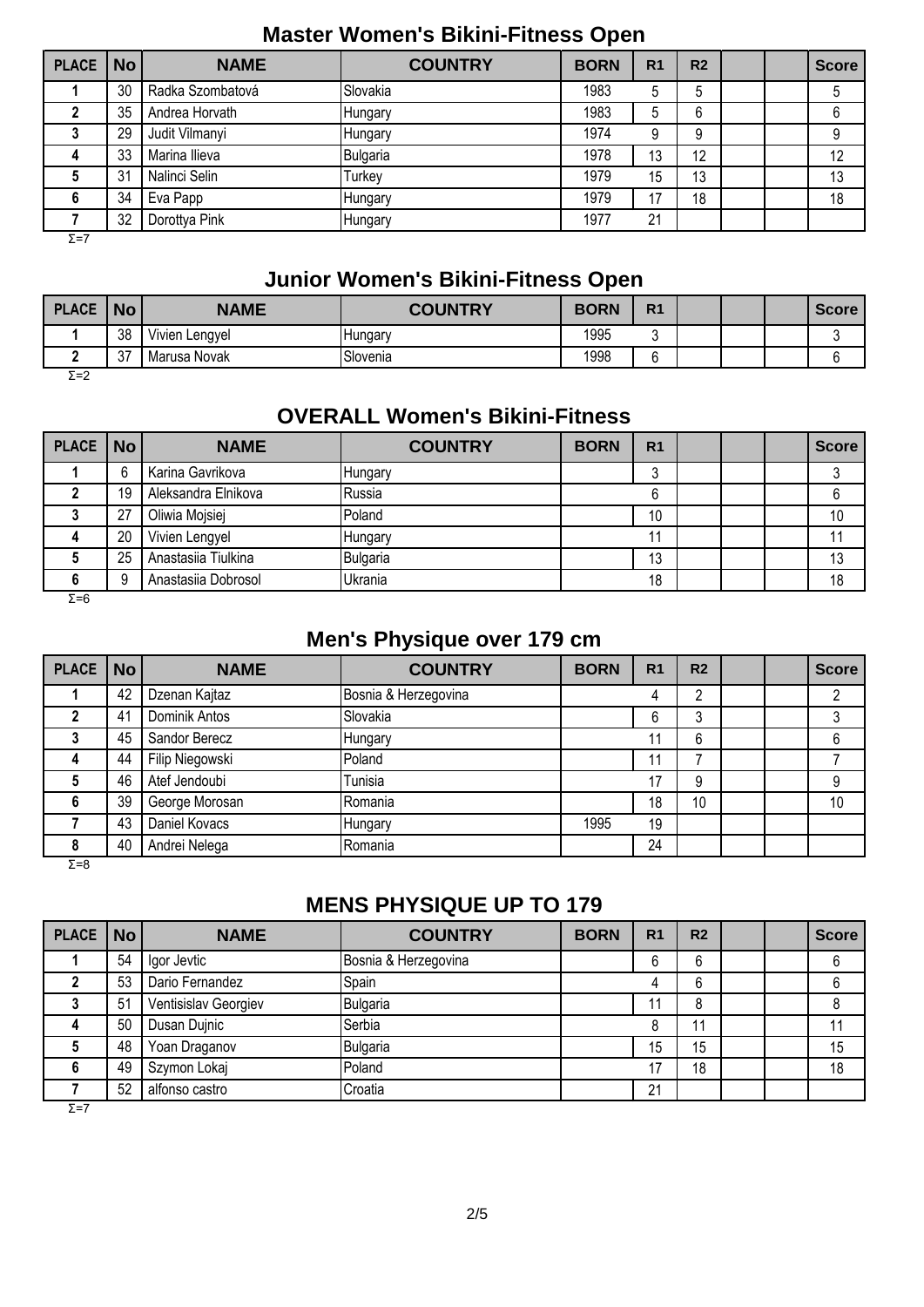# **Junior Men's Physique Open**

| <b>PLACE</b> | <b>No</b> | <b>NAME</b>    | <b>COUNTRY</b>   | <b>BORN</b> | R <sub>1</sub> |  | <b>Score</b> |
|--------------|-----------|----------------|------------------|-------------|----------------|--|--------------|
|              | 56        | Daniel Kovacs  | <b>Hungary</b>   | 1995        | ა              |  |              |
|              | 58        | Rares Baldean  | <b>I</b> Romania | 1980        | 6              |  |              |
|              | 57        | George Morosan | Romania          | 1994        | о              |  |              |
|              | 59        | Bence Bajaki   | <b>Hungary</b>   | 2000        | 12             |  |              |

Σ=4

# **OVERALL Men's Physique**

| PLACE No |             | <b>NAME</b>     | <b>COUNTRY</b>       | <b>BORN</b> | R <sub>1</sub>  |  | <b>Score</b> |
|----------|-------------|-----------------|----------------------|-------------|-----------------|--|--------------|
|          | 54          | Igor Jevtic     | Bosnia & Herzegovina |             |                 |  |              |
|          | 42          | Dzenan Kajtaz   | Bosnia & Herzegovina |             |                 |  |              |
|          | 53          | Dario Fernandez | Spain                |             |                 |  |              |
|          | $\Lambda$ 1 | Dominik Antos   | Slovakia             |             | $\overline{44}$ |  |              |

 $\overline{5}=4$ 

# **Men's Bodybuilding up to & incl. 90 kg**

| <b>PLACE</b> | <b>No</b> | <b>NAME</b>   | <b>COUNTRY</b> | <b>BORN</b> | R1x2 | R <sub>2</sub> | R <sub>3</sub> | <b>Score</b> |
|--------------|-----------|---------------|----------------|-------------|------|----------------|----------------|--------------|
|              | 69        | Abel Martin   | Spain          |             | 6    | ኅ<br>J         | 3              | 6            |
|              | 68        | Mohamed Riahi | Tunisia        |             | 12   | 6              | 6              | 12           |
| 3            | 65        | Matus Toth    | Slovakia       |             | 18   | 9              | 9              | 18           |
| 4            | 61        | Tomažin Rok   | Slovenia       |             | 26   | 14             | 14             | 28           |
| 5            | 63        | Matej Rysavy  | Czechia        |             | 30   | 15             | 13             | 28           |
| 6            | 62        | Evgen Valek   | Slovenia       |             | 32   | 16             | 17             | 33           |
|              | 66        | Walid Jabri   | Tunisia        |             | 42   |                |                |              |
| 8            | 64        | Nikola Demo   | Croatia        |             | 48   |                |                |              |
| 9<br>- -     | 67        | Adam Vass     | Hungary        |             | 54   |                |                |              |

#### Σ=9

# **Men's Bodybuilding over 90 kg**

| PLACE   No |    | <b>NAME</b>        | <b>COUNTRY</b> | <b>BORN</b> | <b>R1x2</b> | R <sub>2</sub> | R <sub>3</sub> | <b>Score</b> |
|------------|----|--------------------|----------------|-------------|-------------|----------------|----------------|--------------|
|            | 72 | Erik Malatín       | Slovakia       |             | 8           | ◠              | 4              |              |
|            | 76 | <b>Yuliy Rusev</b> | Bulgaria       |             | 12          | 6              | 5              |              |
| 3          | 74 | Miroslav Dimitrov  | Bulgaria       |             | 18          | 9              | 10             | 19           |
| 4          | 71 | Labidi Brahim      | Tunisia        |             | 22          | 12             | 11             | 23           |
| 5          | 77 | Adem Unal          | <b>Turkey</b>  |             | 34          | 15             | 15             | 30           |
| 6          | 75 | Stanislav Slimak   | Slovakia       |             | 38          | 18             | 18             | 36           |
|            | 73 | Patrick Schenk     | Switzerland    |             | 38          |                |                |              |

Σ=7

# **OVERALL Men's Bodybuilding**

| <b>PLACE</b> | <b>No</b> | <b>NAME</b>        | <b>COUNTRY</b>  | <b>BORN</b> | R <sub>1</sub> |  | <b>Score</b> |
|--------------|-----------|--------------------|-----------------|-------------|----------------|--|--------------|
|              | 69        | Abel Martin        | Spain           |             | u              |  |              |
|              | 72        | Erik Malatín       | Slovakia        |             |                |  |              |
|              | 68        | Mohamed Riahi      | Tunisia         |             |                |  |              |
|              | 76        | <b>Yuliy Rusev</b> | <b>Bulgaria</b> |             | 12             |  | 12           |

Σ=4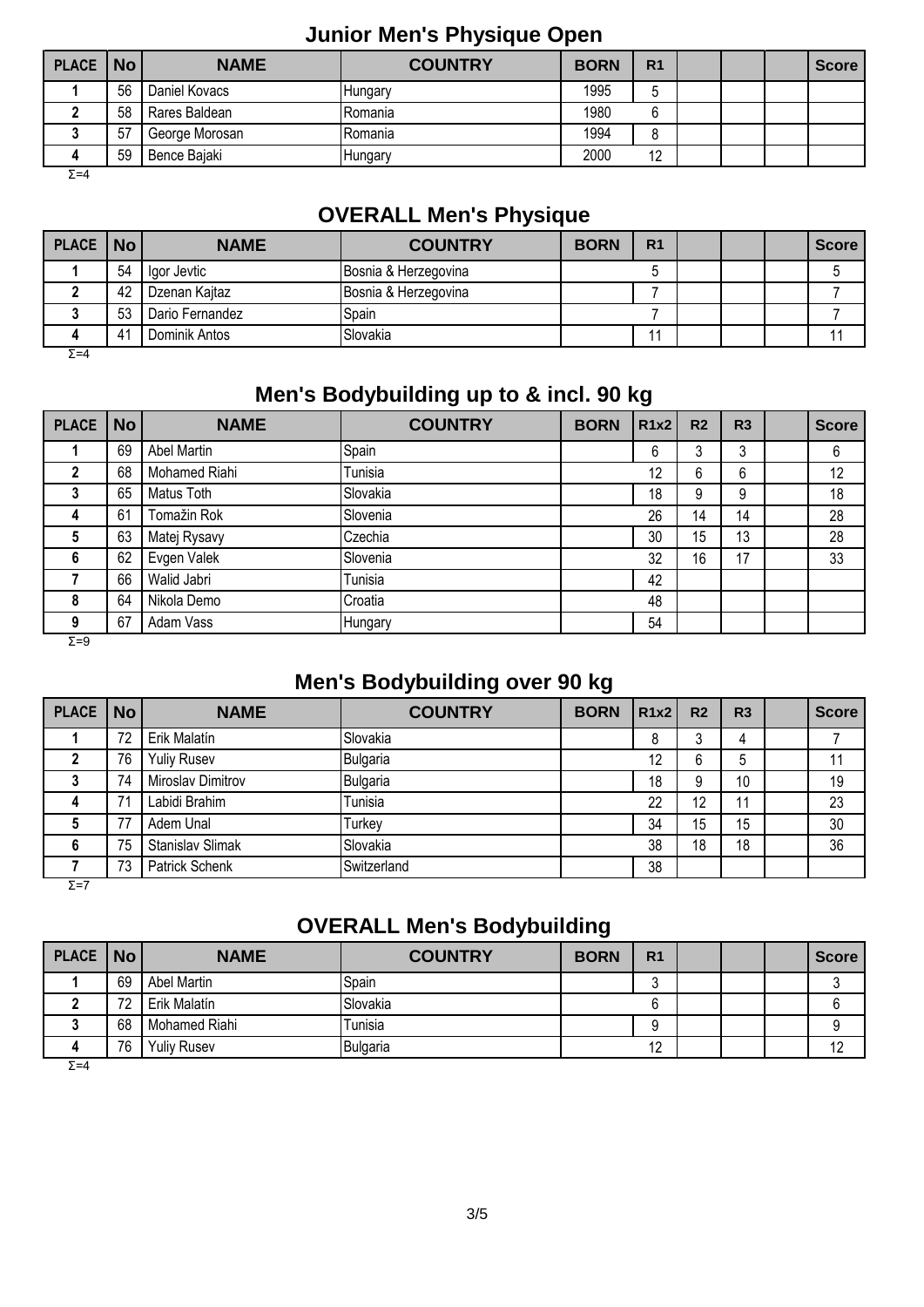# **Junior Men's Bodybuilding Open**

| <b>PLACE</b> | <b>No</b> | <b>NAME</b>      | <b>COUNTRY</b> | <b>BORN</b> | R1x2 | R <sub>2</sub> |  | <b>Score</b> |
|--------------|-----------|------------------|----------------|-------------|------|----------------|--|--------------|
|              | 79        | Dimitar Ivanov   | Bulgaria       | 1995        | u    | ັ              |  |              |
|              | 80        | Dusan Belic      | Serbia         | 1996        | 12   |                |  | 18           |
|              | 81        | Vladimir Semerad | Czechia        | 1995        | 18   |                |  | 27           |
| $\Sigma = 3$ |           |                  |                |             |      |                |  |              |

#### **Master Men's Bodybuilding Open**

| <b>PLACE</b> | <b>No</b> | <b>NAME</b>      | <b>COUNTRY</b> | <b>BORN</b> | <b>R1x2</b> | R <sub>2</sub> |  | <b>Score</b> |
|--------------|-----------|------------------|----------------|-------------|-------------|----------------|--|--------------|
|              | 84        | Stanislav Slimak | Slovakia       | 1973        |             |                |  |              |
|              | 83        | Jacques Zinsou   | Denmark        | 1972        |             |                |  |              |
|              | 95<br>υυ  | Tsvetan Manolov  | Bulgaria       | 1971        | 10          |                |  | 16           |
| $ -$         |           |                  |                |             |             |                |  |              |

Σ=3

#### **Muscular Men's Physique Open**

| 89<br>Misel Lozanic<br>'Serbia<br>87<br>Rasmus Nielsen<br>Denmark<br>ັ | <b>PLACE</b> | <b>No</b> | <b>NAME</b> | <b>COUNTRY</b> | <b>BORN</b> | R <sub>1</sub> |  | <b>Score</b> |
|------------------------------------------------------------------------|--------------|-----------|-------------|----------------|-------------|----------------|--|--------------|
|                                                                        |              |           |             |                |             |                |  |              |
|                                                                        |              |           |             |                |             |                |  |              |
| 88<br>Serbia<br>Muzafer cepeljac                                       |              |           |             |                |             |                |  |              |

Σ=3

# **Women's BodyFitness open**

| <b>PLACE</b> | <b>No</b> | <b>NAME</b>        | <b>COUNTRY</b>      | <b>BORN</b> | R <sub>1</sub> |  | <b>Score</b> |
|--------------|-----------|--------------------|---------------------|-------------|----------------|--|--------------|
|              | 91        | Elke Van Den Bergh | <b>INetherlands</b> |             |                |  |              |
|              | 93        | Ekaterina Petrova  | <b>I</b> Russia     |             | ა              |  |              |
|              | 94        | Jitka Vorlova      | Czechia             |             | 10             |  | 10           |
|              | 92        | Trabelsi Rihab     | Tunisia             |             | 44             |  |              |
| $\Sigma = 4$ |           |                    |                     |             |                |  |              |

#### **Women's Wellness-Fitness Open**

| <b>PLACE</b> | <b>No</b> | <b>NAME</b>                  | <b>COUNTRY</b>       | <b>BORN</b> | R <sub>1</sub> |  | <b>Score</b> |
|--------------|-----------|------------------------------|----------------------|-------------|----------------|--|--------------|
|              | 96        | Nikoletta Sularz             | Poland               |             | 4              |  |              |
|              | 97        | Franciska Szabo              | Hungary              |             | 6              |  |              |
|              | 102       | Lina Cardozo                 | Austria              |             | 11             |  | 11           |
| 4            | 101       | Andrea Svoboda               | Bosnia & Herzegovina | 1991        | 14             |  | 14           |
|              | 99        | Galia lordanova              | Italia               |             | 15             |  | 15           |
| 6            | 98        | Biljana Stojanović-Jovanović | Bosnia & Herzegovina |             | 17             |  | 17           |
|              | 100       | Nicole de Wit                | Netherlands          |             | 18             |  | 18           |
| $\Sigma = 7$ |           |                              |                      |             |                |  |              |

# **Women's Physique Open**

| <b>PLACE</b> | <b>No</b> | <b>NAME</b>      | <b>COUNTRY</b>      | <b>BORN</b> | <b>R1x2</b>       | R <sub>2</sub> |  | <b>Score</b> |
|--------------|-----------|------------------|---------------------|-------------|-------------------|----------------|--|--------------|
|              | 106       | Kachur Olesia    | Russia              |             |                   | ີ              |  |              |
|              | 105       | Julia Heerenveen | <b>INetherlands</b> |             | $\sqrt{2}$<br>' - |                |  |              |
| $ \sim$      |           |                  |                     |             |                   |                |  |              |

Σ=2